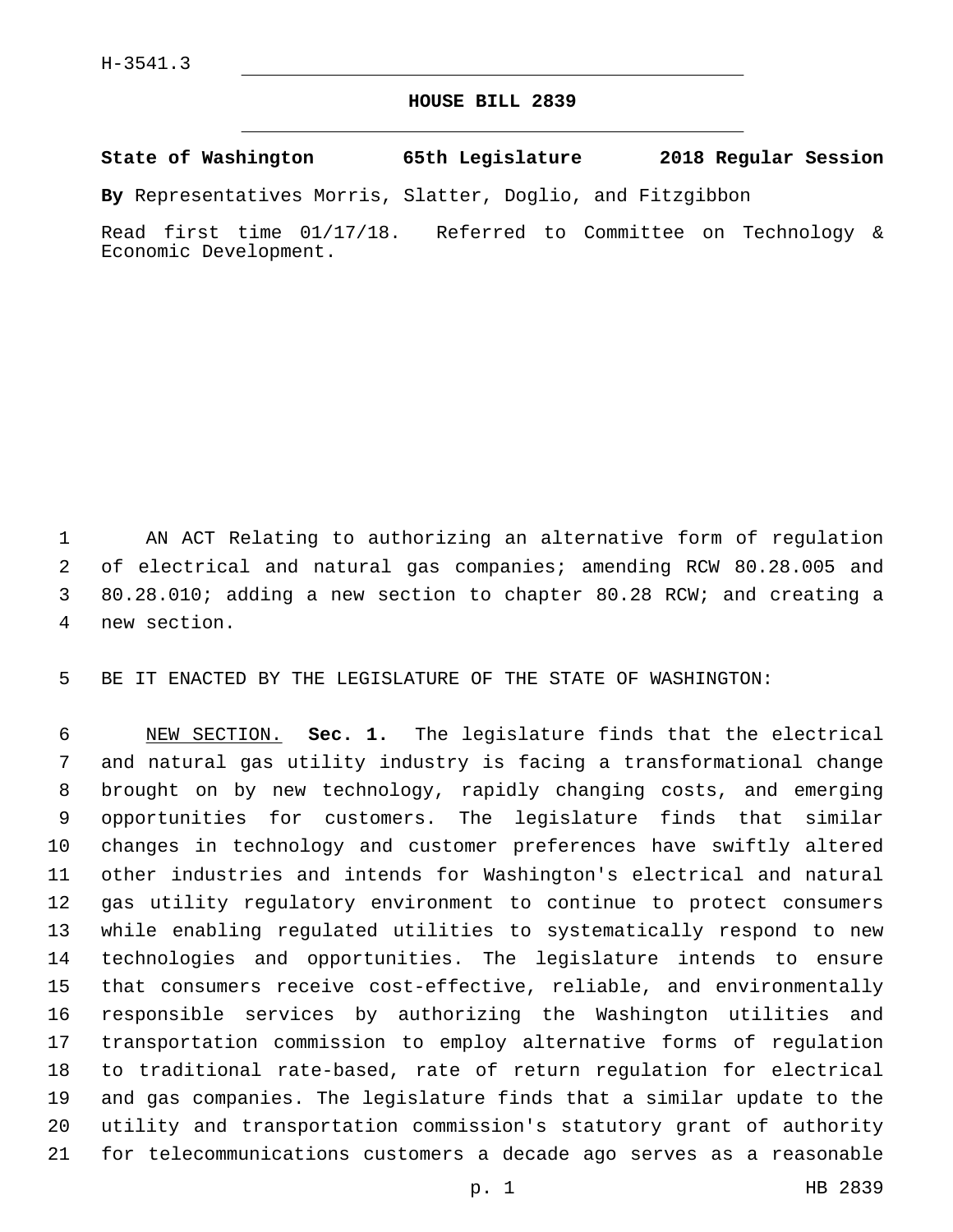model. The legislature intends that the utility and transportation commission will utilize alternative forms of regulation to further the state's public policy goals by ensuring that electrical and gas companies are incentivized to invest to meet state policy objectives. The legislature intends that an alternative form of regulation should: Enable utility services designed to support optimal and efficient use of the electrical or natural gas system and utility operations; maintain and enhance overall electrical or natural gas system reliability and security; allow electrical or natural gas companies to support and participate in market transformation for enabling technologies, without harming competition; maximize the

 low-income customers; protect utility customers from undue risk; ensure an appropriate level of consumer protection; and support the 15 achievement of state emissions reduction goals.

value of new business opportunities to utility customers, especially

 **Sec. 2.** RCW 80.28.005 and 1994 c 268 s 1 are each amended to 17 read as follows:

18 ((Unless the context clearly requires otherwise,)) The 19 definitions in this section apply throughout this chapter unless the 20 context clearly requires otherwise.

 (1) "Bondable conservation investment" means all expenditures made by electrical, gas, or water companies with respect to energy or water conservation measures and services intended to improve the efficiency of electricity, gas, or water end use, including related 25 carrying costs if:

 (a) The conservation measures and services do not produce assets that would be bondable utility property under the general utility mortgage of the electrical, gas, or water company;

 (b) The commission has determined that the expenditures were incurred in conformance with the terms and conditions of a conservation service tariff in effect with the commission at the time the costs were incurred, and at the time of such determination the commission finds that the company has proven that the costs were prudent, that the terms and conditions of the financing are reasonable, and that financing under this chapter is more favorable to the customer than other reasonably available alternatives;

 (c) The commission has approved inclusion of the expenditures in 38 rate base and has not ordered that they be currently expensed; and

p. 2 HB 2839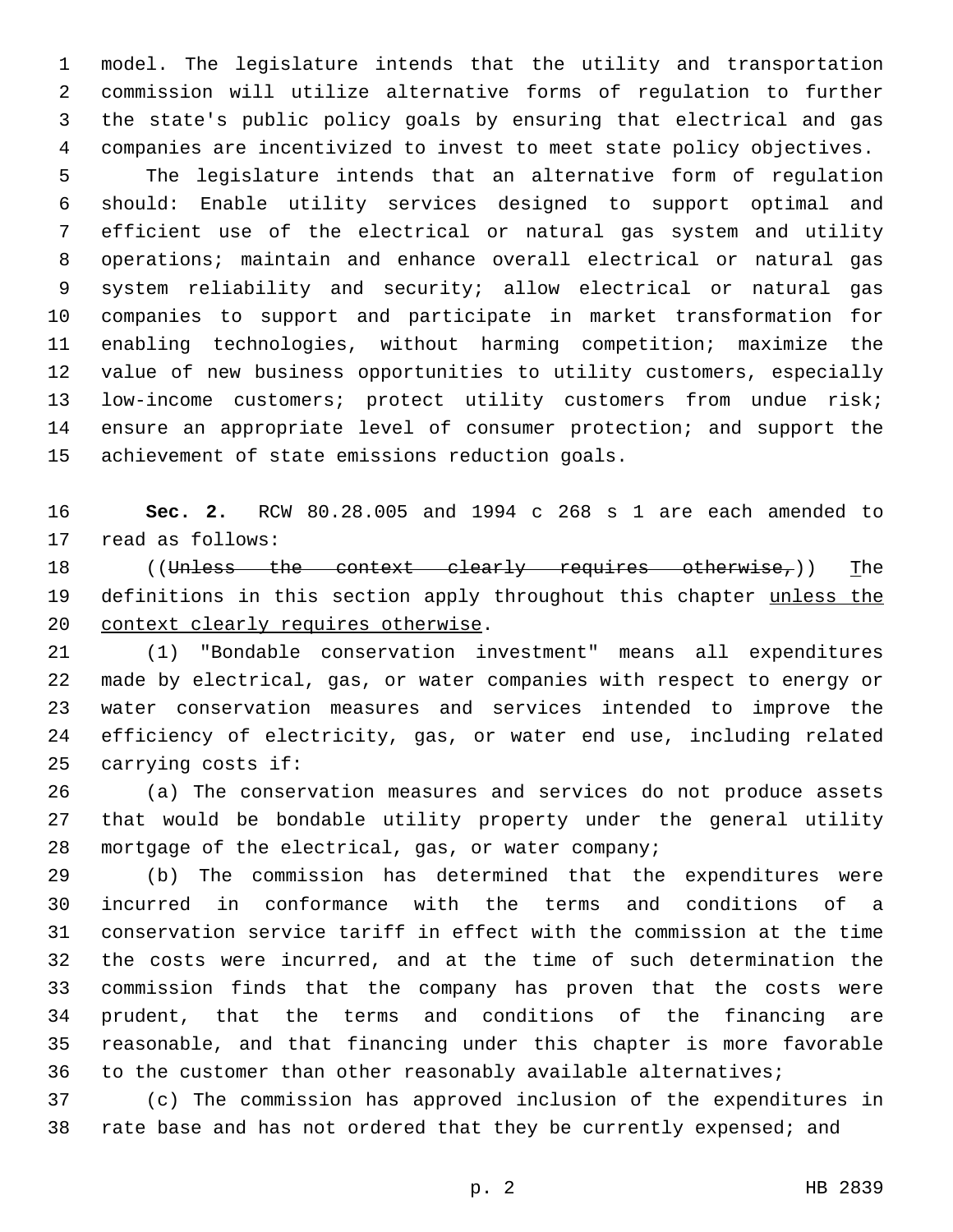(d) The commission has not required that the measures demonstrate that energy savings have persisted at a certain level for a certain period before approving the cost of these investments as bondable 4 conservation investment.

 (2) "Conservation bonds" means bonds, notes, certificates of beneficial interests in trusts, or other evidences of indebtedness or 7 ownership that:

 (a) The commission determines at or before the time of issuance are issued to finance or refinance bondable conservation investment 10 by an electrical, gas or water company; and

 (b) Rely partly or wholly for repayment on conservation investment assets and revenues arising with respect thereto.

 (3) "Conservation investment assets" means the statutory right of 14 an electrical, gas, or water company:

 (a) To have included in rate base all of its bondable conservation investment and related carrying costs; and

 (b) To receive through rates revenues sufficient to recover the bondable conservation investment and the costs of equity and debt capital associated with it, including, without limitation, the payment of principal, premium, if any, and interest on conservation 21 bonds.

 (4) "Finance subsidiary" means any corporation, company, association, joint stock association, or trust that is beneficially owned, directly or indirectly, by an electrical, gas, or water company, or in the case of a trust issuing conservation bonds consisting of beneficial interests, for which an electrical, gas, or water company or a subsidiary thereof is the grantor, or an unaffiliated entity formed for the purpose of financing or refinancing approved conservation investment, and that acquires conservation investment assets directly or indirectly from such company in a transaction approved by the commission.

 (5) "Carbon planning adder" means a calculation of the economic impacts associated with an incremental increase in carbon dioxide emissions in a calendar year and must be an amount equal to the greater of: (a) The minimum annual carbon planning adder for such a calendar year; or (b) the applicable carbon tax rate, if any, as expressed in dollars per metric ton of carbon dioxide for such a 38 calendar year.

 (6) "Minimum annual carbon planning adder" means, for calendar year 2018, forty dollars per metric ton of carbon dioxide, which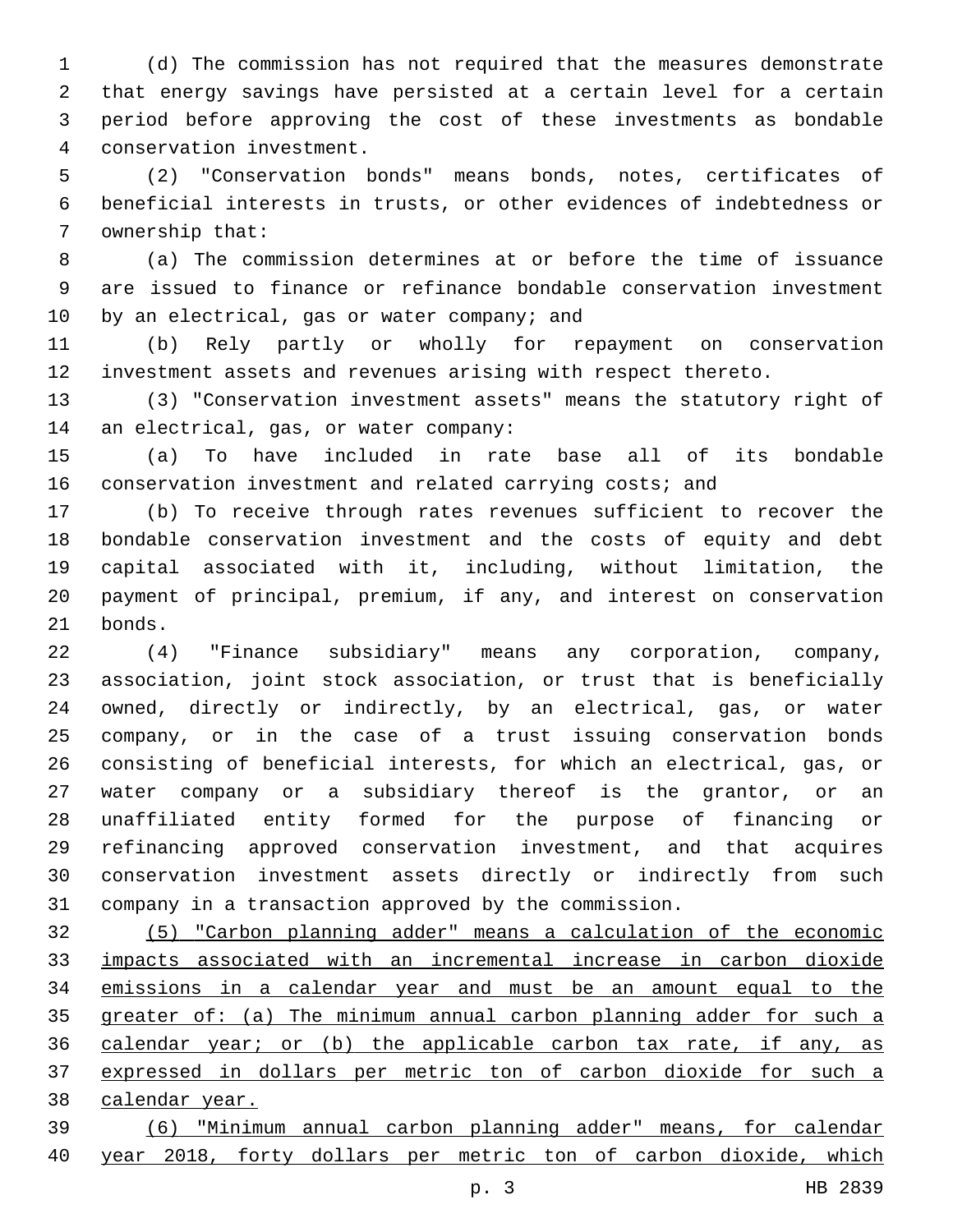amount must be increased each January 1st by one and one-quarter

2 percent, rounded to the nearest dollar.

 **Sec. 3.** RCW 80.28.010 and 2011 c 214 s 11 are each amended to 4 read as follows:

 (1) All charges made, demanded or received by any gas company, electrical company, wastewater company, or water company for gas, electricity or water, or for any service rendered or to be rendered in connection therewith, shall be just, fair, reasonable and sufficient. Reasonable charges necessary to cover the cost of administering the collection of voluntary donations for the purposes of supporting the development and implementation of evergreen community management plans and ordinances under RCW 80.28.300 must be deemed as prudent and necessary for the operation of a utility.

 (2) Every gas company, electrical company, wastewater company, and water company shall furnish and supply such service, instrumentalities and facilities as shall be safe, adequate and efficient, and in all respects just and reasonable.

 (3) All rules and regulations issued by any gas company, electrical company, wastewater company, or water company, affecting or pertaining to the sale or distribution of its product or service, 21 must be just and reasonable.

 (4) Utility service for residential space heating shall not be 23 terminated between November 15th through March 15th if the customer:

 (a) Notifies the utility of the inability to pay the bill, including a security deposit. This notice should be provided within five business days of receiving a payment overdue notice unless there are extenuating circumstances. If the customer fails to notify the utility within five business days and service is terminated, the customer can, by paying reconnection charges, if any, and fulfilling the requirements of this section, receive the protections of this 31 chapter;

 (b) Provides self-certification of household income for the prior twelve months to a grantee of the department of commerce, which administers federally funded energy assistance programs. The grantee shall determine that the household income does not exceed the maximum allowed for eligibility under the state's plan for low-income energy assistance under 42 U.S.C. 8624 and shall provide a dollar figure that is seven percent of household income. The grantee may verify 39 information provided in the self-certification;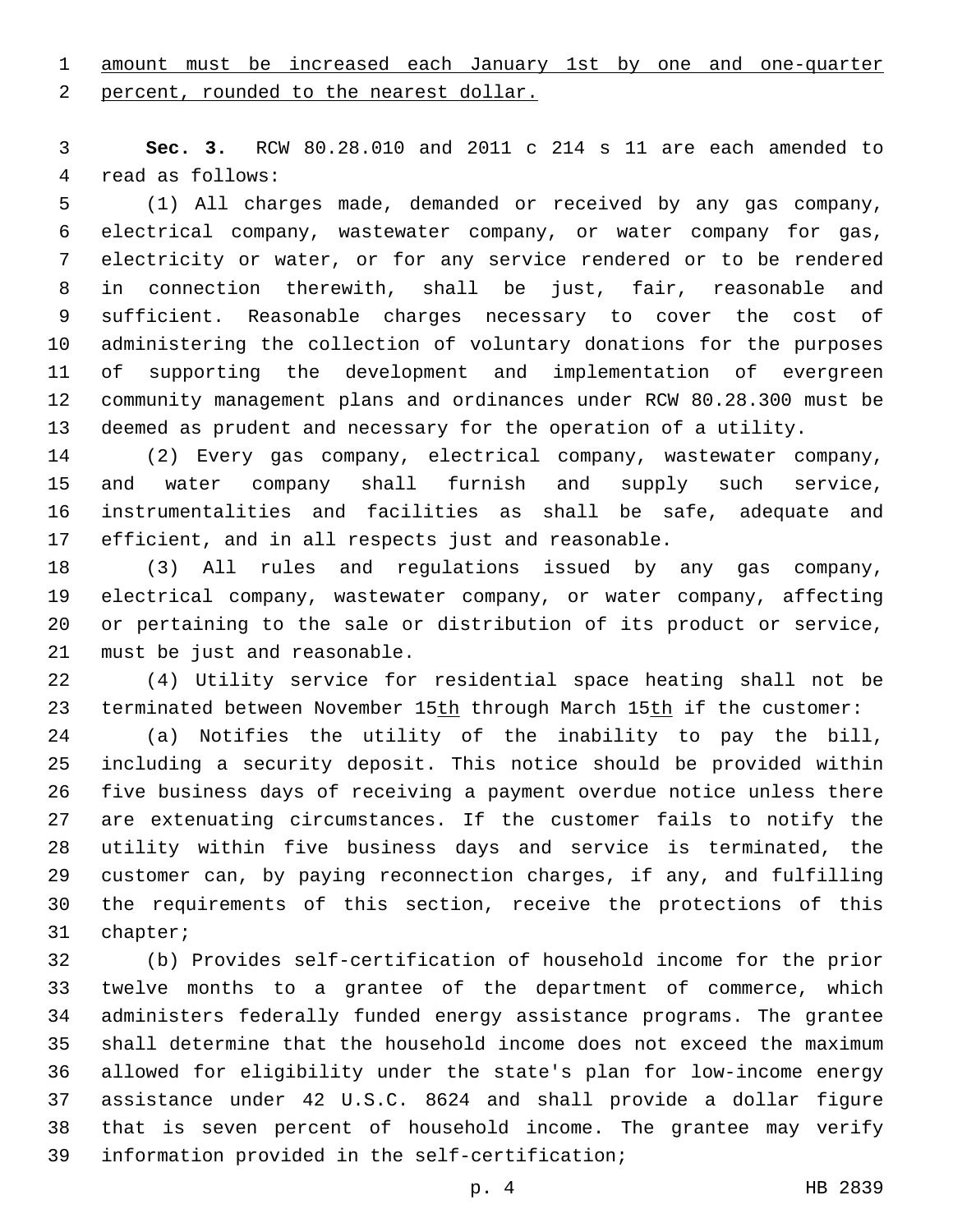(c) Has applied for home heating assistance from applicable government and private sector organizations and certifies that any assistance received will be applied to the current bill and future utility bills;4

 (d) Has applied for low-income weatherization assistance to the utility or other appropriate agency if such assistance is available 7 for the dwelling;

 (e) Agrees to a payment plan and agrees to maintain the payment plan. The plan will be designed both to pay the past due bill by the following October 15th and to pay for continued utility service. If 11 the past due bill is not paid by the following October 15th, the customer is not eligible for protections under this chapter until the past due bill is paid. The plan may not require monthly payments in excess of seven percent of the customer's monthly income plus one- twelfth of any arrearage accrued from the date application is made 16 and thereafter during November 15th through March 15th. A customer may agree to pay a higher percentage during this period, but shall not be in default unless payment during this period is less than seven percent of monthly income plus one-twelfth of any arrearage accrued from the date application is made and thereafter. If assistance payments are received by the customer subsequent to implementation of the plan, the customer shall contact the utility to 23 reformulate the plan; and

(f) Agrees to pay the moneys owed even if he or she moves.

(5) The utility shall:25

 (a) Include in any notice that an account is delinquent and that service may be subject to termination, a description of the 28 customer's duties in this section;

 (b) Assist the customer in fulfilling the requirements under this 30 section;

 (c) Be authorized to transfer an account to a new residence when a customer who has established a plan under this section moves from one residence to another within the same utility service area;

 (d) Be permitted to disconnect service if the customer fails to honor the payment program. Utilities may continue to disconnect service for those practices authorized by law other than for nonpayment as provided for in this subsection. Customers who qualify for payment plans under this section who default on their payment plans and are disconnected can be reconnected and maintain the protections afforded under this chapter by paying reconnection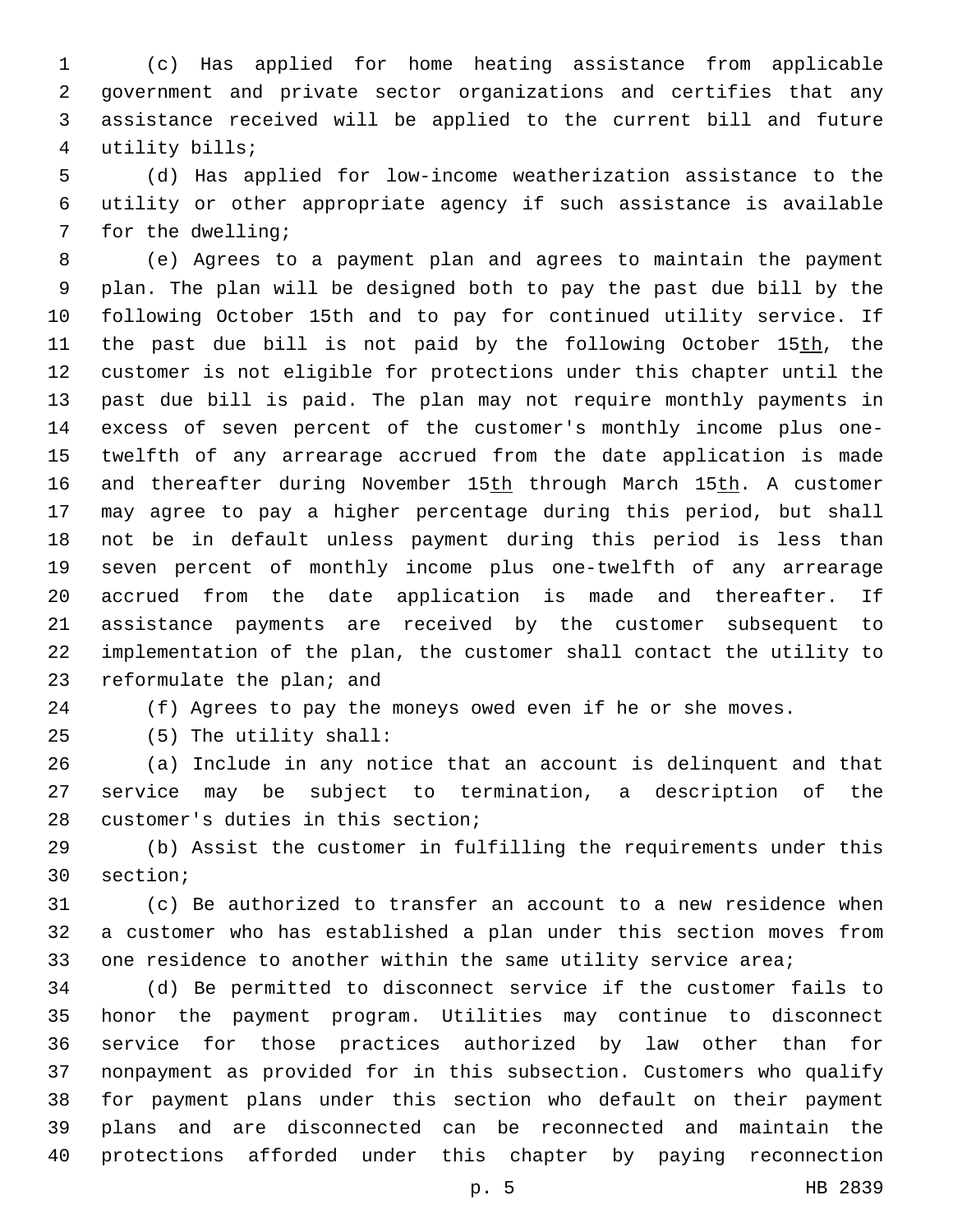charges, if any, and by paying all amounts that would have been due and owing under the terms of the applicable payment plan, absent default, on the date on which service is reconnected; and

 (e) Advise the customer in writing at the time it disconnects service that it will restore service if the customer contacts the utility and fulfills the other requirements of this section.

 (6) A payment plan implemented under this section is consistent 8 with RCW 80.28.080.

 (7) Every gas company and electrical company shall offer residential customers the option of a budget billing or equal payment plan. The budget billing or equal payment plan shall be offered low- income customers eligible under the state's plan for low-income energy assistance prepared in accordance with 42 U.S.C. 8624(C)(1) without limiting availability to certain months of the year, without regard to the length of time the customer has occupied the premises, and without regard to whether the customer is the tenant or owner of 17 the premises occupied.

 (8) Every gas company, electrical company, wastewater company, and water company shall construct and maintain such facilities in connection with the manufacture and distribution of its product, or provision of its services, as will be efficient and safe to its 22 employees and the public.

 (9) An agreement between the customer and the utility, whether oral or written, does not waive the protections afforded under this 25 chapter.

 (10) In establishing rates or charges for water service, water companies as defined in RCW 80.04.010 may consider the achievement of water conservation goals and the discouragement of wasteful water use 29 practices.

 (11)(a) Electrical companies, gas companies, and the commission shall use the carbon planning adder when evaluating and selecting conservation policies, programs, and targets.

 (b) Electrical companies shall use the carbon planning adder in: (i) Developing and evaluating integrated resource plans pursuant to chapter 19.280 RCW; and (ii) evaluating and selecting long-term resource options.

 (c) For the purposes of this subsection, gas consisting largely of methane and other hydrocarbons derived from the decomposition of organic material in landfills, wastewater treatment facilities, and anaerobic digesters must be considered a nonemitting resource.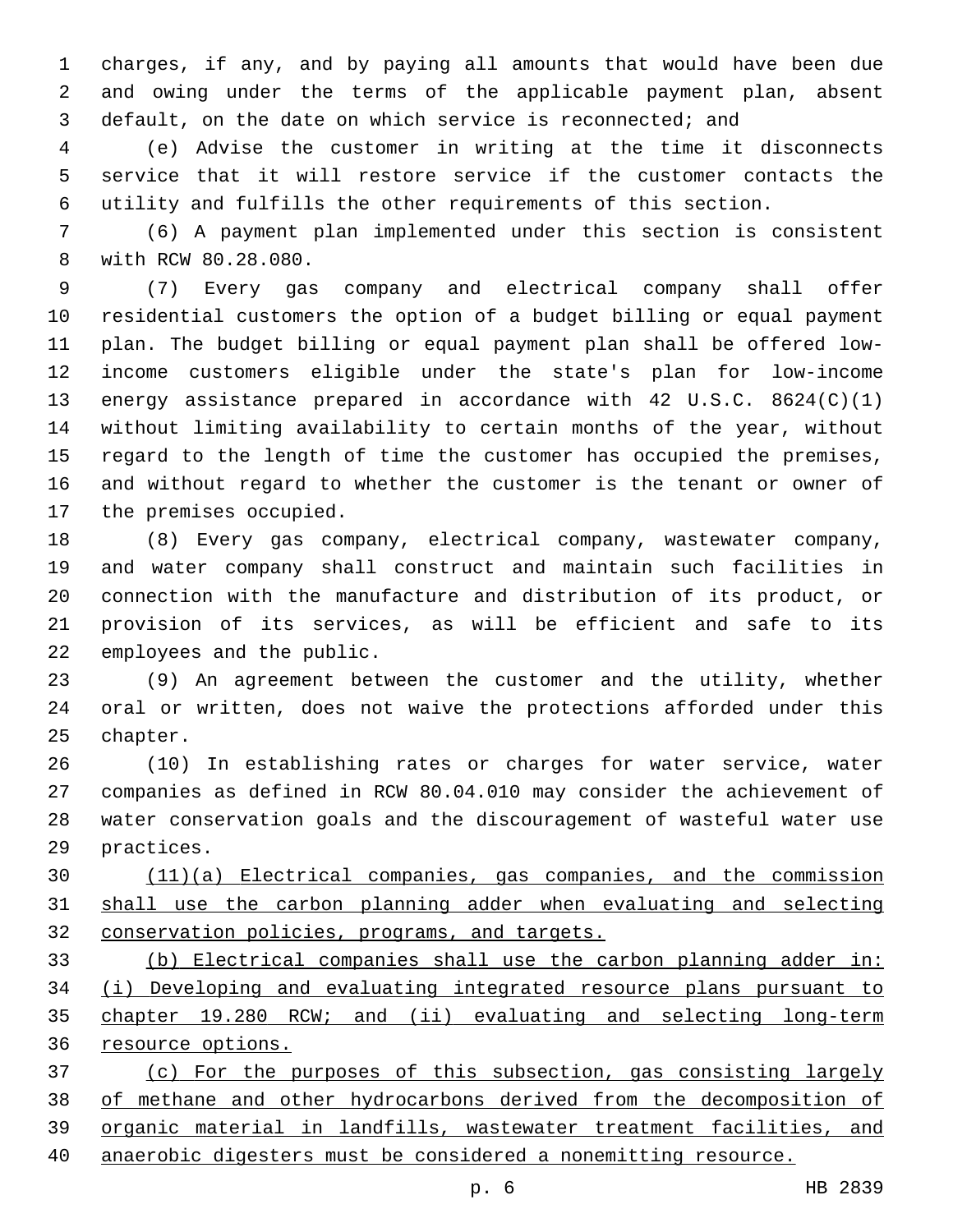(d) For the purposes of this subsection, "long-term resource options" means:

 (i) Either a new ownership interest in electric plant or an upgrade to an existing electric plant; or

 (ii) A new or renewed contract for electricity with a term of five or more years for the provision of power to retail end-use customers in this state.

 NEW SECTION. **Sec. 4.** A new section is added to chapter 80.28 9 RCW to read as follows:

 (1) The legislature declares that changes in technology and the structure of the energy industry may produce conditions under which traditional rate of return, rate-based regulation of electrical and gas companies may not in all cases provide the most efficient and effective means of achieving the legislature's intent and the public policy goals of this state as declared in chapters 19.280 and 19.285 RCW and this title. The commission should be authorized to employ an alternative form of regulation if that alternative is better suited 18 to achieving those policy goals.

 (2)(a) Subject to the conditions set forth in this chapter, the commission may regulate an electrical or gas company by authorizing an alternative form of regulation. The commission may determine the manner and extent of any alternative form of regulation as may be appropriate in the public interest, including, but not limited to, authorizing an alternative form of regulation for all or individual 25 utility services.

 (b) The commission shall consider the extent to which an alternative form of regulation is expected to:

(i) Align utility regulatory incentives with the public interest;

 (ii) Maintain and enhance the ability of the electrical or gas company to furnish safe, adequate, and efficient service to its 31 customers;

 (iii) Support prudent and efficient use of the electrical or 33 natural gas system and utility operations;

 (iv) Maintain and enhance overall electrical or natural gas 35 system reliability, security, and resilience;

 (v) Allow an electrical or gas company to support and participate in market transformation for enabling technologies without harming 38 competition;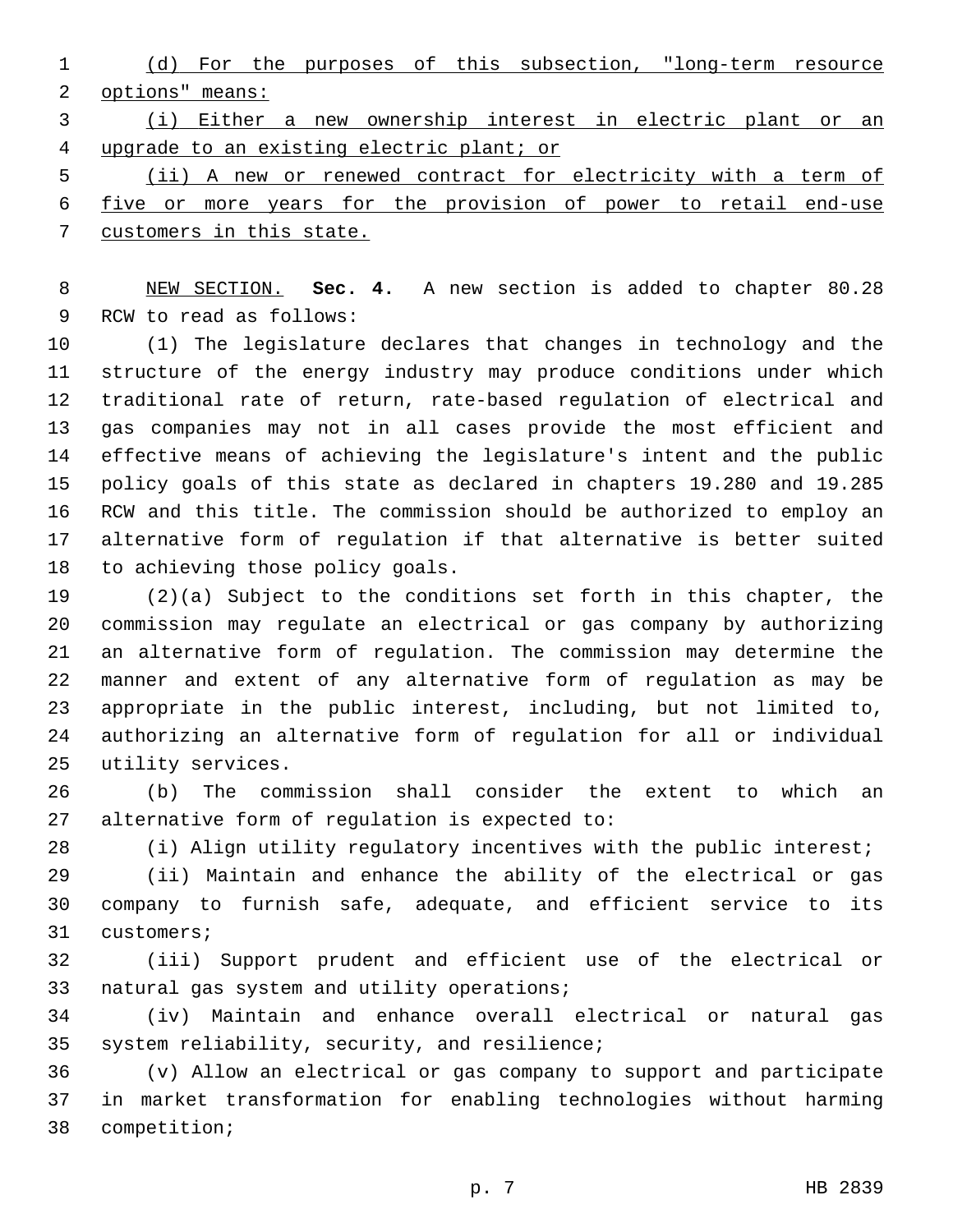(vi) Allow an electrical or gas company to be financially indifferent as to: (A) The ownership of the property necessary to furnish utility service to its customers; or (B) the quantity of electricity or gas sold to its customers;4

 (vii) Protect customers, especially low-income customers, from undue risk;6

(viii) Ensure an appropriate level of consumer protection; and

(ix) Support the achievement of state emissions reduction goals.

 (3) An electrical or gas company may petition the commission to establish an alternative form of regulation. The electrical or gas company shall submit with the petition a plan for an alternative form of regulation, which may include provisions establishing a reasonable range for rate of return on investment. The plan must contain a proposal for transition to the alternative form of regulation and the proposed duration of the plan. The plan must also contain a proposal for ensuring adequate customer service quality, including service quality standards, and appropriate enforcement or remedial provisions in the event the company fails to meet service quality standards or performance measures. The commission also may initiate consideration of alternative forms of regulation for a company or companies on its own motion. The commission, after notice and hearing, shall issue an order accepting, modifying, or rejecting the plan within eleven months after the petition or motion is filed, unless extended by the commission for good cause. Nothing in this section may be interpreted as requiring an electrical or gas company to submit a petition for a plan for an alternative form of regulation as part of or concurrent with a general rate case or other proceeding for recovery of costs of 28 such a company.

 (4) Not later than sixty days from the entry of the commission's order, the electrical or gas company affected by the order shall file with the commission: (a) An election to proceed with the alternative form of regulation as authorized by the commission; or (b) an election not to proceed with the alternative form of regulation as 34 authorized by the commission.

 (5) The commission may waive such a regulatory requirement under this title for an electrical or gas company subject to an alternative form of regulation as may be appropriate to facilitate the implementation of this section. However, as part of a proceeding to consider alternative forms of regulation, the commission may not waive any grant of legal rights to any person contained in this